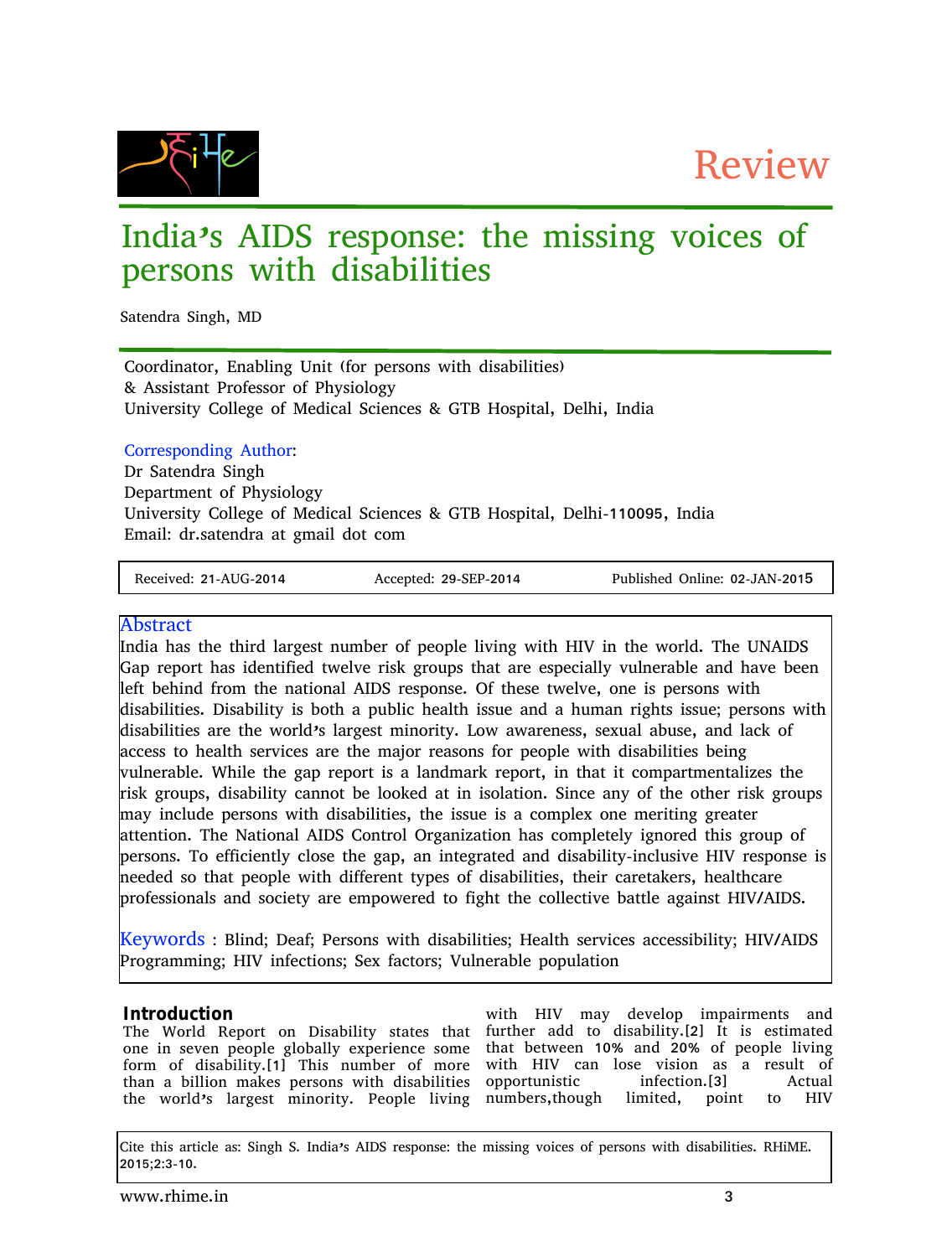prevalence among disabled persons to be equal to their non-disabled counterparts, as in the case of the Deaf (see footnote a) community.[4] However, the literature on disability and HIV/AIDS in the decade 2000- 2010 averages a mere 6 articles per year in peer-reviewed journals.[5] Persons with disabilities experience negative attitudes that can result in violence, sexual abuse, stigma and discrimination.[6] Ignoring them in HIV response programs puts them in an even more vulnerable position. Urgent intervention is warranted.

# **The Indian scenario: frightening figures**

The latest UNAIDS Gap report estimates that India has the third largest number of people living with HIV in the world – 2.1 million at the end of 2013 – accounting for about 4 out of 10 people living with HIV in the region.[7] This was after Government of India scaled up access to HIV treatment, putting up more than 700,000 people on anti-retroviral therapy – the second largest number of people on treatment in any single country. Despite this, the proportion of people who do not have access to treatment in India is 64%

[55–72%].[7] Of all AIDS-related deaths in the Asian region, 51% occur in our country.[7]

#### **Why persons with disabilities are at risk for HIV exposure**

Persons with disabilities are the world's largest minority.[1] Though the UNAIDS Gap report identifies them as one of twelve social groups that are vulnerable and at risk, and in danger of being left behind (Fig 1[7]), people with disabilities might also be found in any of the other groups as well.

A 2007 research study in India interviewed 521 people with disabilities from 14 states.[8] Aptly titled, 'Too few to worry about? Or too many to ignore' the research highlighted for the first time voices of persons with disabilities who themselves identified risk factors for HIV exposure as follows:

#### **1. HIV risk behaviors**

Persons with disabilities do the same things as everyone else. It is a false assumption that they are asexual, unlikely to use drugs or alcohol, and at less risk of violence and rape than non-disabled peers.[8] They are equally prone to high risk behaviors like multiple



# **ODUNAIDS**

Source: UNAIDS Gap report @ 2014 UNAIDS, All rights reserved.

**Figure 1. Vulnerable and risk groups according to the UNAIDS Gap report [Credit: UNAIDS/ONUSIDA 2014]**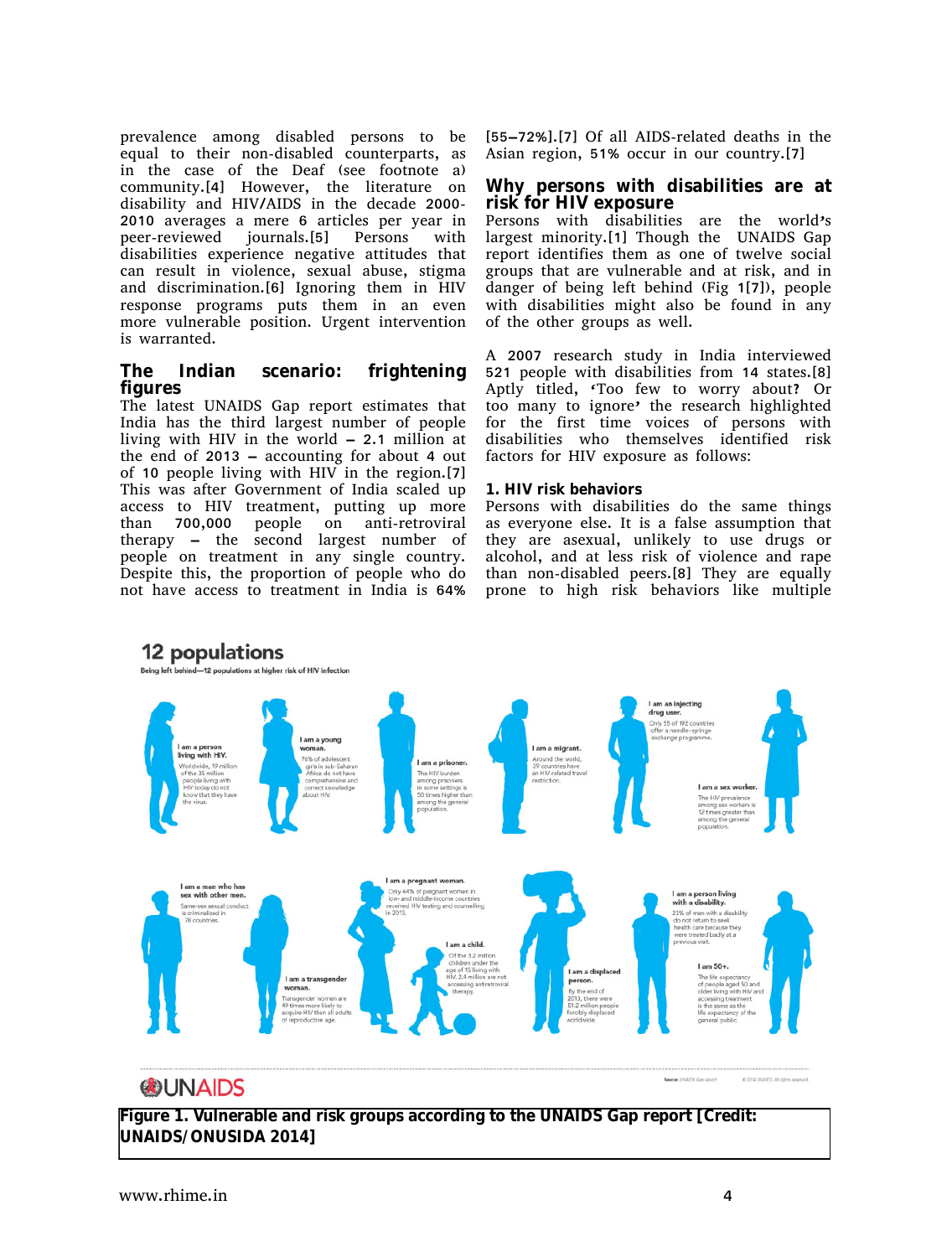partners, visiting sex workers or injecting drugs. A Chennai non-governmental organisation observed that many blind men engage in premarital sex since they settle later in life and marry late.[8] Instances of homosexual behavior were reported among blind people living in residential schools.[8],[9] Many people with leprosy live in their own communities and because of stigma, their sexual partners are often limited to other people with leprosy. In such a closed environment, infections quickly spread and prevalence can become higher.

#### **2. Low awareness of HIV among persons with disabilities**

The 2007 survey had a strong rural focus but the fact that one-fifth of people interviewed had never heard of HIV is a cause for great concern.[8] Deaf people were found to have very low levels of body literacy, so much so that a few young Deaf women had no idea that having sex could lead to pregnancy, which they instead thought was caused by eating certain foods or tying a mangalsutra (a piece of jewelry worn by women that symbolizes Hindu marriage).[8] The high prevalence state of Manipur has people with disabilities among both the categories of injectible drug users and men having sex with other men. However, a research studying awareness of HIV in North East revealed that none of the participants mentioned male-male sex as risk factor for HIV transmission.[9]

# **3. Social skill deficit[8]**

People with mental or developmental disabilities generally lack the ability to develop the social skills to recognize predatory behavior and avoid vulnerable situations. Similarly, wheelchair users are isolated in homes and restricted from communicating with society.Mental illness is often associated with destitution so street rapes are common; the fact that such persons are unmindful of their dress/behavior and have temporary amnesia makes them particularly vulnerable.

### **4. Sexual Abuse**

Having a disability doubles an individual's likelihood of being assaulted.[10] Women with disabilities tend to be more vulnerable to sexual harassment, and exploitation in the workplace.[11] The rate of abuse of children with disabilities is more than that of nondisabled in many countries.[12] Sexual violence against disabled girls and women occurs at alarming rates within families, in institutions, and throughout society. Persons with disabilities are dependent upon a

number of people for daily assistance. For this reason, their family is understood to include not only parents and spouse but also friends, neighbours and relatives. The large number of people involved in their care, and the intimate physical and emotional contact they provide greatly increases the risk of abuse to women with disabilities.[13] Often the abuse is by a relative or caregiver on whom the girl is dependent.[12]

In a study conducted in 2005 on women with disabilities in 12 districts of Odisha, 13% with physical disability and 25% of those with mental disability reported having been raped. In these areas, 20% women with physical disability and 22% with mental disability were forced into sex or raped by family members.[13] Inability to communicate – and therefore to protest and complain – makes Deaf women, people with intellectual impairments, learning disabilities and developmental delay particularly vulnerable to sexual abuse and exploitation. Also, women with mental illness are less likely to be believed. The Odisha survey also revealed that only 19% use toilets which expose them to a threatened environment for sexual abuse.[13]

A look at the past 6 months reveals the extent of sexual abuse among all types of persons with disabilities in India. A girl with a psychosocial disability was raped on several occasions and impregnated by a family member;[14] another was brutally beaten and gang raped inside an orchard.[15] A woman with visual loss in Pilibhit was gagged and raped by her husband's friend whom she identified by his voice.[16] A 20-year-old girl with visual impairment was raped by her two neighbours.[17] A Deaf woman was raped on the way to a shelter home after a court hearing in August;[18] another was raped inside the building in June.[19]Parents who see no hope of jobs or marriage for their disabled children may place those children in exploitative situations with the intent of shedding a "burden" or seeking income. A Mumbai study revealed that episodes of sexual violence often went unreported, either because parents disregarded them or because they held their daughters responsible.[20] Sexual harassment by strangers occurred in public spaces, trains, buses and hospitals. Such events are not restricted to Mumbai alone; an incident was recently reported in the waiting area of a Delhi hospital.[21]

**5. Notion of 'safe' option since persons with disabilities are assumed to be asexual**

The extent of disability is directly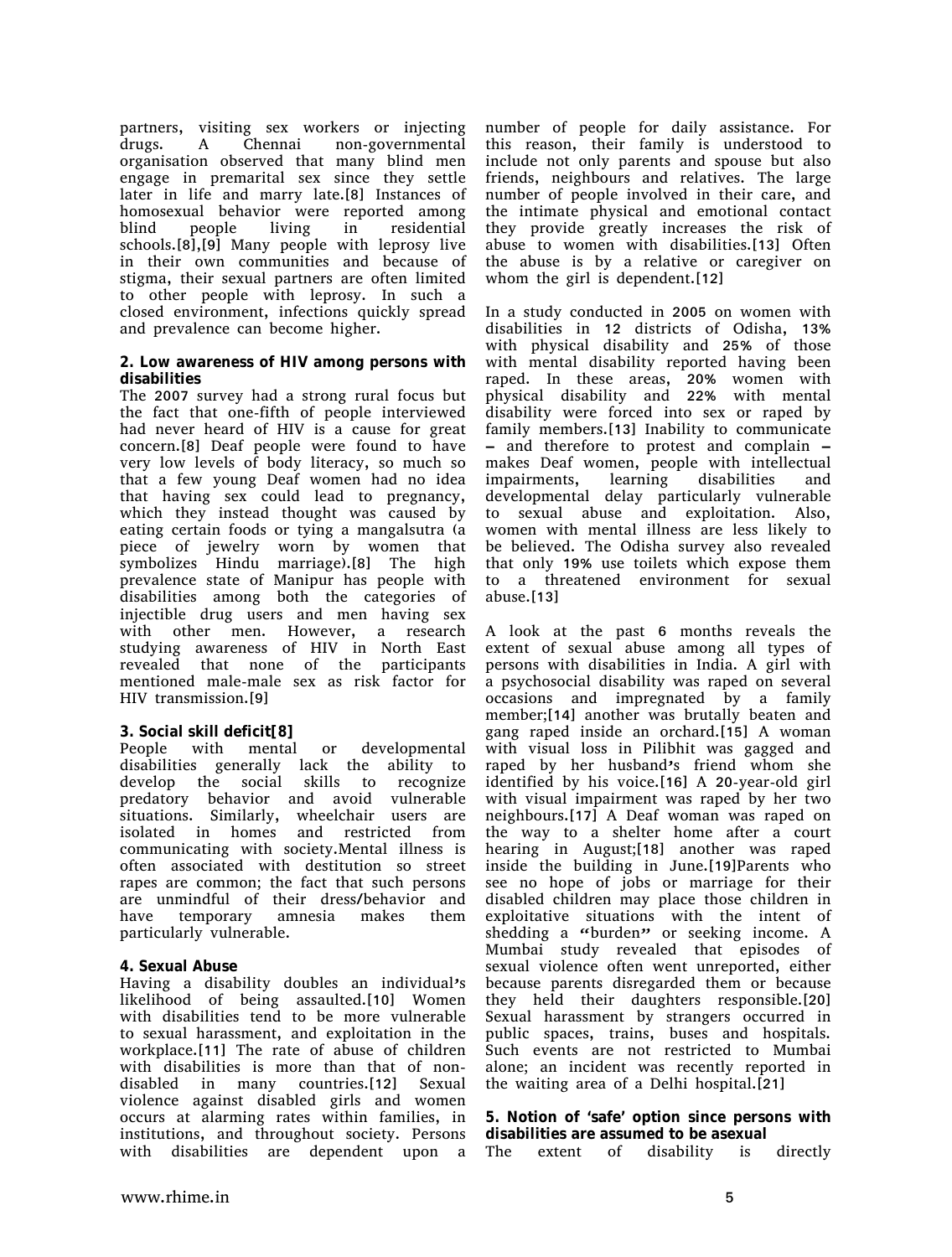proportional to the assumption of asexuality;[22] this increases the risk of sex trafficking for women and children with disabilities. The Global survey conducted by the World Bank and Yale University showed that women with disabilities were assumed to be virgins and thus targeted for forced sex, including by HIV-positive individuals who believed that having sex with a virgin would cure them.[23]

#### **6. Lack of access to health care services**

Globally, persons with disabilities are among the most under-served people in terms of access to health care services.[24] Most of the medical institutions in India are not accessible. Not only is there a lack of physical access, but also lack of information, and attitudinal barriers. A petition through the Court of Chief Commissioner for Persons with Disabilities forced the Medical Council of India (MCI) to pass a directive to all medical institutions in India to be disabled friendly.[25] Only about 14% of the Institutions responded, showing their lack of social accountability [MCI. Information sought under the provisions of RTI Act, 2005. No.MCI-34(1)/2014-(RTI)Med/120220 dated 17 July 2014]; however, neither did the MCI incorporate the mandatory 'access audits' during MCI inspections, nor did it take action against colleges not submitting a compliance report.[26] The MCI has not passed any direction on making websites accessible, on including sign language interpreters, or on making Physical Medicine and Rehabilitation departments mandatory.[27] Very often, service care providers are untrained on how to accommodate persons with disabilities through Braille, sign language interpreters, and by providing physical access.

Another right to information query revealed that none of the Anti Retroviral Treatment (ART) centres in Delhi has sign language facilities or information available in alternate formats [NACO. Information sought under the provisions of RTI Act, 2005. No.T-11020/73/2010-NACO (ART) dated 15 Dec 2014]. Disability education is still not part of the medical curriculum. Social discrimination prevents people with leprosy from participation in public information campaigns. There is also lack of approval from families to participate in such programs because of low awareness.[9]

### **The missing voices in India**

The National AIDS Control Organization (NACO) is the nodal agency in India to formulate policy and implement HIV/AIDS prevention programs. The fourth phase of the National AIDS Control Programme (NACP-IV) 2012–2017 was launched with the key strategy to intensify and consolidate prevention services with a focus on high risk groups and vulnerable populations. Sadly, NACP-IV does not have any working group on disability. The NACO annual report of 2013-14 does not feature a single word with 'disability' or 'persons with disabilities'.[28] Disability is also not mentioned in the HIV/AIDS (Prevention & Control) Bill 2014 as introduced in the Rajya Sabha earlier this year. To scale up the response, the Department of AIDS Control signed memorandum of understanding with eight Departments/Ministries; however, the Ministry of Social justice and Empowerment/ Department of Disability Affairs was left out.[28]

If we look at the capital of India, none of the nine ART centres have an accessible website for persons with disabilities. Despite ratification of United Nations Convention on the Rights of Persons with Disabilities [UN CRPD] [29] and guidelines from Web Content Accessibility Guidelines (WCAG 2.0AA), even the website of NACO (www.naco.gov.in) continues to remain inaccessible to persons with disabilities in general, and people with visual impairment, print impairment or hearing impairment, in particular. The exclusion goes beyond India as the very useful HIV and AIDS Data Hub for Asia-Pacific does not include data on persons with disabilities as a vulnerable population.[30]

In the first report of its kind, the UNAIDS Gap report identifies 12 populations at higher risk of HIV and emphasizes covering these to close the gap.[7] Table I shows the key population (which includes persons with disabilities) in comparison with key risk groups under NACO (which excludes persons with disabilities). Neither HIV nor disability organisations currently address the risks, needs, and preferences of persons with disabilities.[9]

# **Conclusion: How to close the gap**

**1. Include persons with disabilities in HIV** response: "Nothing about us, without us" the global disability rights mantra applies here too. Persons with disabilities living with HIV, and doctors with disabilities, must be included in the National HIV response. They should be involved in the planning, implementation and evaluation of HIV programmes.[31]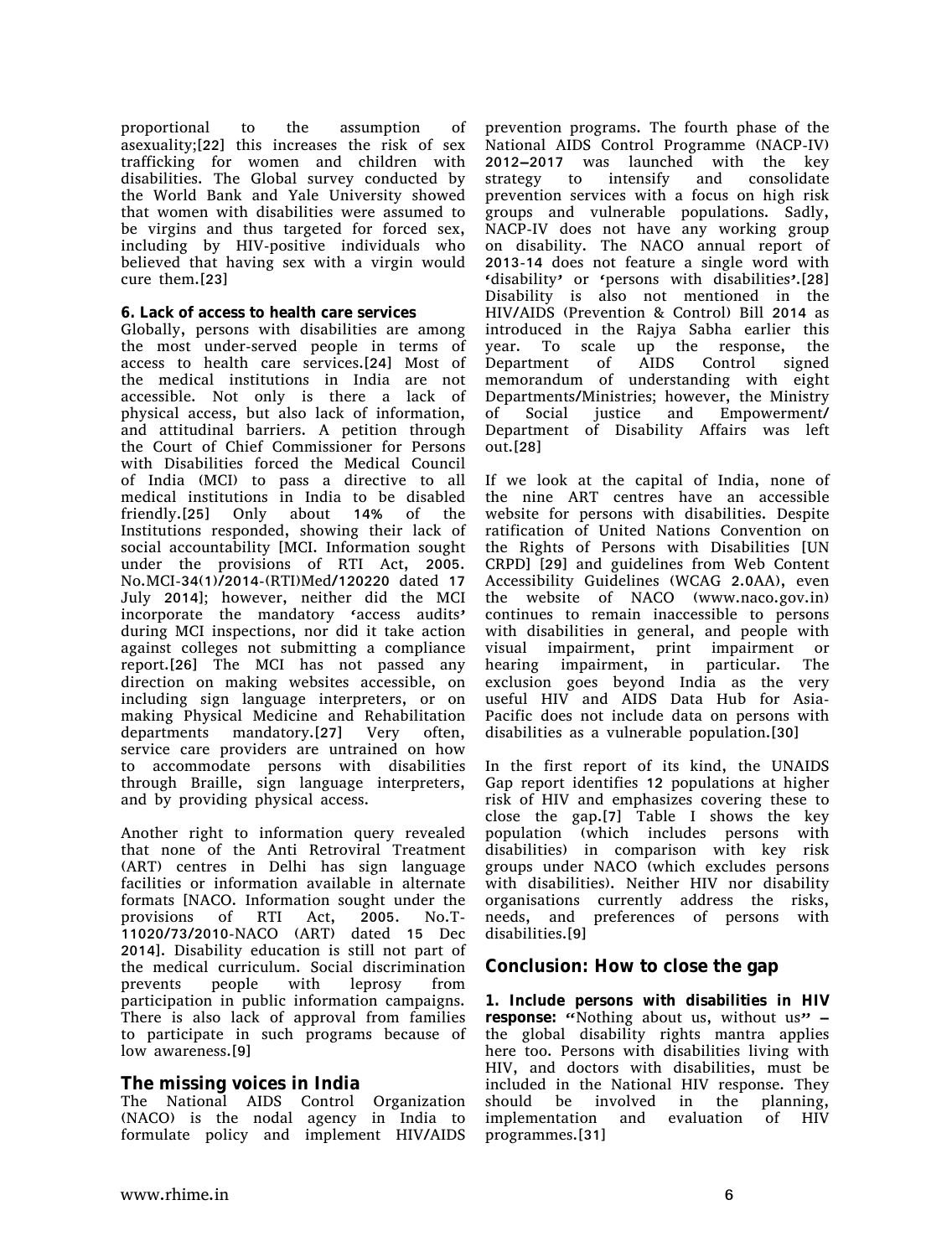**Table I Comparison of Key risk groups in the UNAIDS Gap report[7] and those denoted by NACO[28]**

| PEOPLE IDENTIFIED AS           | KEY RISK GROUPS COVERED UNDER TARGETED |                           |
|--------------------------------|----------------------------------------|---------------------------|
| <b>ELEFT BEHIND' IN UN GAP</b> | INTERVENTIONS' OF NACO                 |                           |
| REPORT 2014                    |                                        |                           |
|                                | Core High Risk Groups                  | <b>Bridge Populations</b> |
|                                |                                        |                           |
| 1) People living with HIV      |                                        |                           |
|                                |                                        |                           |
| 2) Sex workers                 | 1) Female Sex Workers                  |                           |
|                                |                                        |                           |
| 3) Gay men and other men       | 2) Men who have Sex with               |                           |
| who have sex with men          | Men                                    |                           |
| 4) Transgender people          | 3) Transgenders/Hijras                 |                           |
|                                |                                        |                           |
| 5) People who inject drugs     | 4 )Injecting Drug Users                |                           |
|                                |                                        |                           |
| 6) Migrants                    |                                        | 1) High-Risk Migrants     |
|                                |                                        |                           |
| 7) People with disabilities    |                                        |                           |
|                                |                                        |                           |
|                                |                                        |                           |
| 8) Adolescent girls and young  |                                        |                           |
| lwomen                         |                                        |                           |
| 9) Displaced persons           |                                        | 2) Long Distance Truckers |
|                                |                                        |                           |
| 10) Children and pregnant      |                                        |                           |
| women living with HIV          |                                        |                           |
| 11) Prisoners                  |                                        |                           |
|                                |                                        |                           |
| 12) People aged 50 years and   |                                        |                           |
| older                          |                                        |                           |
|                                |                                        |                           |

**2. Ending violence and sexual abuse:** India has ratified the UNCRPD and the government must develop appropriate programs to prevent violence and sexual abuse of persons with disabilities. Settings, like specialized institutions, schools or hospitals, which place persons with disabilities at greatest risk, should be targeted first. Campaigns around violence, and laws protecting women/children from it, should be geared towards ending this menace.

**3. Access to sexual and reproductive health (SRH) services:** All the information should be available in 'accessible' ways to include mobility impaired, blind, Deaf, and psychosocially disabled. Human rights guarantee full sexual and reproductive rights; the Persons with Disabilities Act, 1995 and Article 25 of the UNCRPD also reinforce the

commitment. The Indian Council of Medical Research provides funding for research on strengthening linkages between SRH and HIV/AIDS [34] Adding disabilities into the linkage might gather evidence that is more valid.

**4. Data collection:** Efforts should be made to estimate the prevalence of HIV among persons with disabilities. A realistic estimate will permit targeted and continuous supply of resources. When including disability questions in the existing surveys, care should be taken to use impairment-specific and disaggregated indicators. Additional data should be collected on determinants so as to link disability with Sustainable Development Goals.[33]

**5. Bridge the gap between disability and HIV sector:** The Chief Commissioner for Persons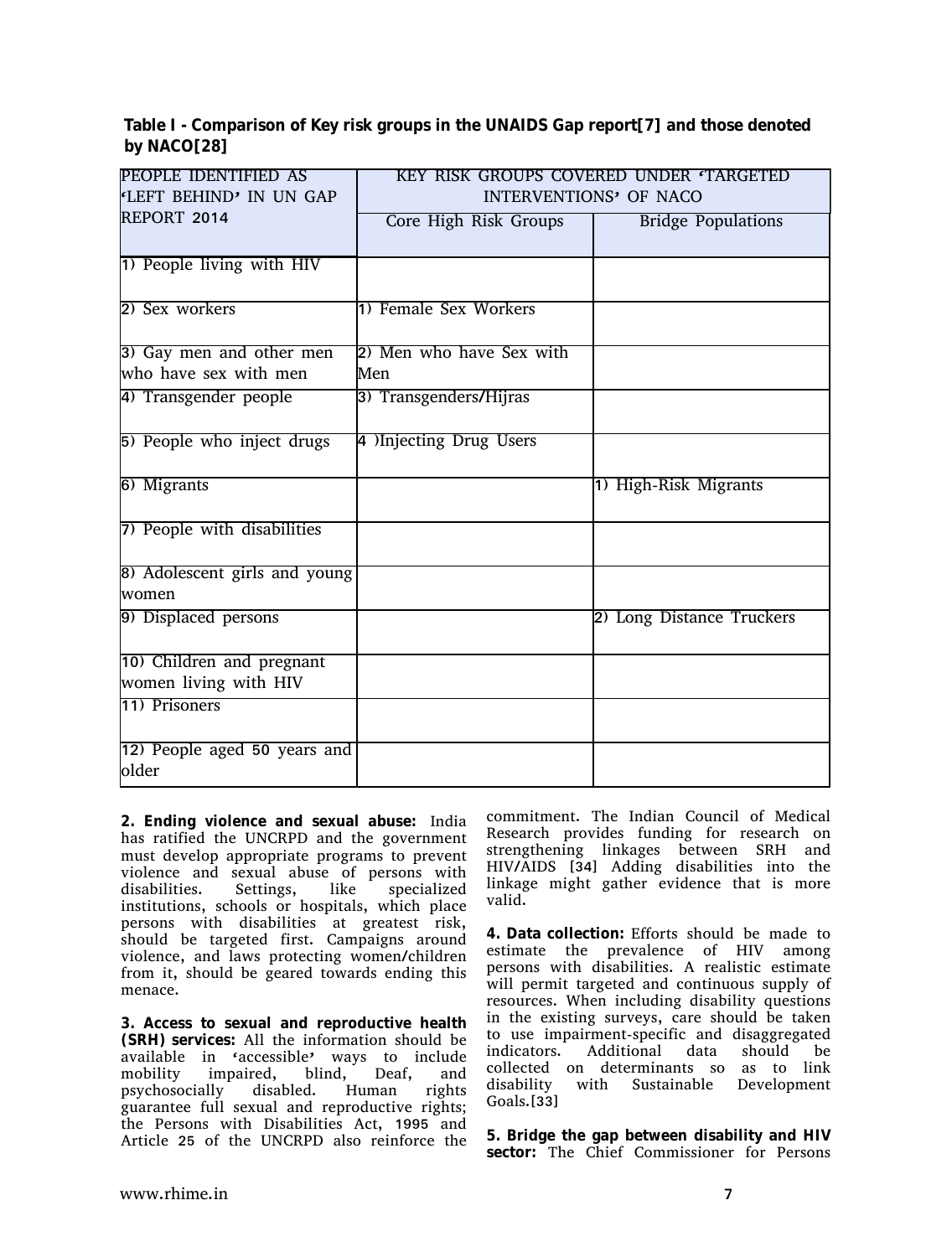with Disabilities should be part of the National AIDS committee. Similarly, there should be engagement between State AIDS Prevention and Control Societies and State Commissioners for Persons with Disabilities. HIV must be part of disability rights strategies. The international observances on 1st December (World AIDS Day), 3rd December (International Day of Persons with Disabilities) and 10th December (Human Rights Day) should act as a bridge to create awareness in collaboration and in unison.

**6. Medical humanities in the medical curriculum:** Both disability and HIV/AIDS are extremely sensitive topics which need to be dealt with with more compassion. Health care professionals often break rather than communicate the bad news of HIV positive status. Sadly, Indian doctors have no exposure to medical humanities and disability studies are not part of the medical curriculum. The World Report on Disability itself states that globally physicians lack training on handling persons with disabilities, [1] and India is no exception. Highlighting the lacuna, the current case in the National Human Rights Commission against the Medical Council of India on disability inclusive curriculum becomes important in this regard.[36] Cultural taboos still limit the free discussion of sexual issues in our society; sexuality education should be more inclusive and open.

The elimination of HIV transmission will not be achieved till the missing voices of persons with disability are heard.

# References

1. World Health Organization, The World Bank. World report on disability. Geneva: World Health Organization; 2011 [cited 2015 Jan 1]. Available from

http://whqlibdoc.who.int/publi cations/2011/9789240685215\_e ng.pdf?ua=1

2. UNAIDS, WHO, & OHCHR. Disability and HIV policy brief. 2008 [cited 2015 Jan 1]. Available from http://www.who.int/disabilities /jc1632\_policy\_brief\_disability \_en.pdf

3. Kestelyn PG, Cunningham ET Jr. HIV/AIDS and blindness. Bull World Health Organ. 2001;79(3):208-13.

4. Monaghan L. HIV infection statistics for hearing and deaf populations: Analysis and policy suggestions. In Schmaling C, Monaghan L(Eds.), HIV/AIDS and Deaf Communities. Gloucestershire: Douglas McLean; 2006.

5. Groce NE, Rohleder P, Eide AH, MacLachlan M, Mall S, Swartz L. HIV issues and people with disabilities: a

review and agenda for research. Soc Sci Med. 2013;77:31-40.

6. UNAIDS. People with disabilities. 2014 [cited 2015 Jan 1]. Available from http://www.unaids.org/en/reso urces/documents/2014/Peoplew ithdisabilities

7. UNAIDS. The Gap Report. UNAIDS: Geneva, 2014. [cited 2015 Jan 1]. Available from http://www.unaids.org/en/med ia/unaids/co?ntentassets/docu ments/unaidspublication/?2014 /UNAIDS\_Gap\_report\_en.pdf.

8. Moll K. Too few to worry about? Or too many to ignore? The exclusion of people with disabilities from HIV programmes in India. Final Report. New Delhi: PMO-DFID; 2007 Mar [cited 2015 Jan 1]. Available from http://www.cbrforum.in/article s/Disability%20and%20HIV%20 Final%20Report.pdf

9. Morrow M, Arunkumar MC, Pearce E, Dawson HE. Fostering disability-inclusive HIV/AIDS programs in northeast India: a participatory study. BMC Public Health.2007;7:125. doi:10.1186/1471-2458-7-125

10. Driedger D. Emerging from the Shadows : Women with Disabilities Organise. In Driedger D, Feika I, Gironbatres E (Eds). Across Borders. Charlotte Town, Canada: Gynergy Books; 1996.

11. Human Development Report 1995. United Nations Development Programme. New York: Oxford University Press; 1995 [cited 2015 Jan 1]. Available from http://hdr.undp.org/sites/defaul t/files/reports/256/hdr\_1995\_e n\_complete\_nostats.pdf

12. Rehabilitation International. Women & Disability: Fact Sheet. New York: RI Global; 2014 [cited 2015 Jan 1]. Available from http://www.riglobal.org/wpcontent/uploads/2014/03/33FA CTSHEET-RI\_Factsheet\_WomenAndDisabi lity\_FINAL1-1.pdf

13. Mohapatra S, Mohanty M. Abuse and activity limitation: A study on domestic violence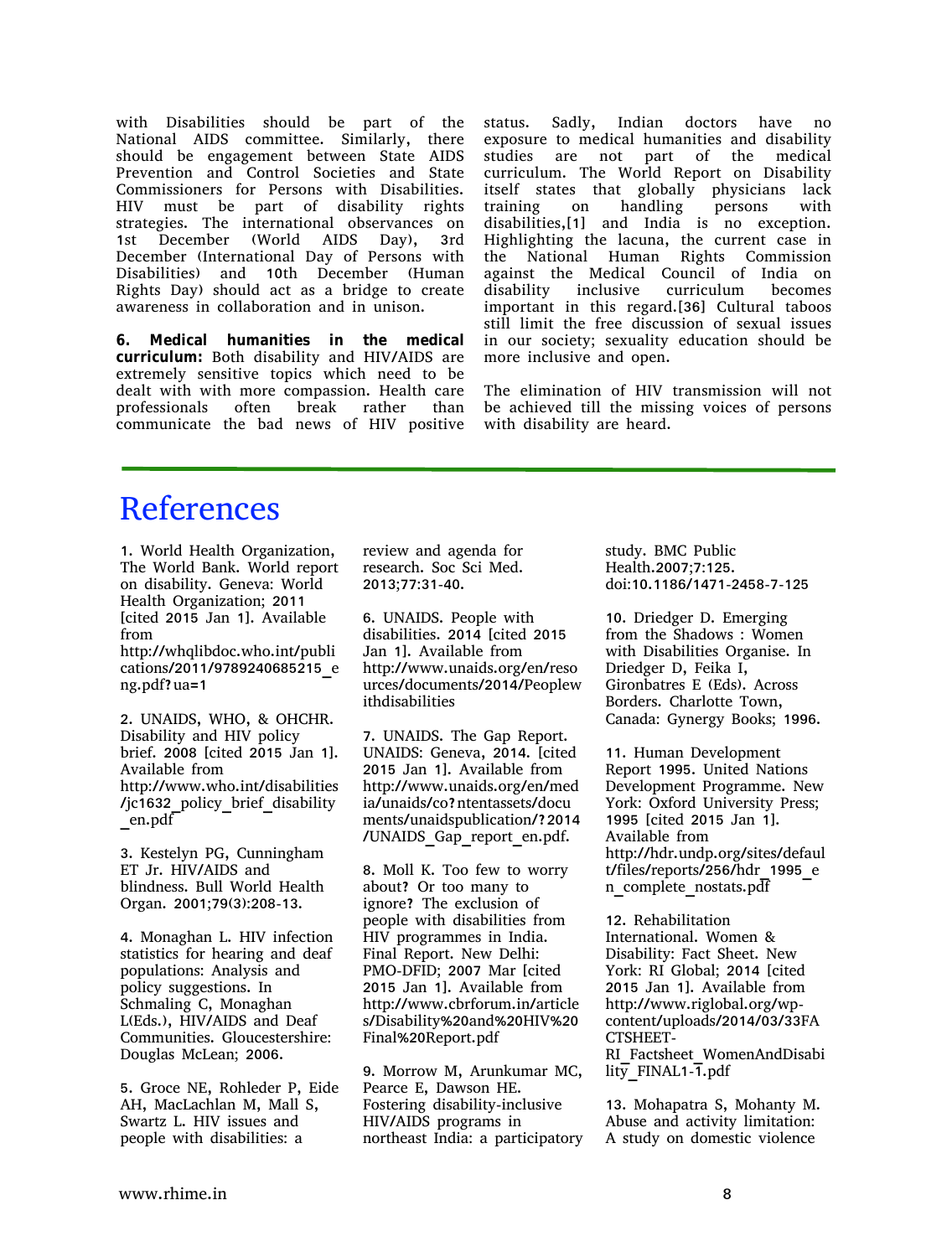against disabled women in Orissa, India. Orissa: Swabhiman; 2005 [cited 2014 Jan 1]. Available from http://swabhiman.org/userfiles/ file/Abuse%20and%20Activity% 20Limitation%20Study.pdf

14. The Hindu [Internet]. Man gets 10-year RI for raping his mentally challenged niece. 2014 Nov 1 [cited 2015 Jan 1]. Available from http://www.thehindu.com/new s/cities/kozhikode/man-gets-10year-ri-for-raping-hismentally-challenged-niece-inkozhikode/article6555183.ece

15. Times News Network. Mentally challenged girl gang raped in Manduadih. The Times of India [Internet]. 2014 June 13 [cited 2015 Jan 1]. Available from http://timesofindia.indiatimes.c om/city/varanasi/Mentallychallenged-girl-gang-raped-in-Manduadih/articleshow/364681 97.cms

16. Agarwal K. Blind rape victim travels 45kms to file complaint. The Times of India [Internet]. 2014 July 12 [cited 2015 Jan 1]. Available from http://timesofindia.indiatimes.c om/city/bareilly/Blind-rapevictim-travels-45kms-to-filecomplaint/articleshow/3827208 9.cms

17. Express News Service. Visually impaired 'raped', 4 cops suspended for refusing to file FIR. . The Indian Express [Internet]. 2014 July 6 [cited 2015 Jan 1]. Available from http://indianexpress.com/article /cities/lucknow/visuallyimpaired-raped-4-copssuspended-for-refusing-to-filefir/#sthash.evIVzO2W.dpuf

18. Times News Network. Minor, deaf & dumb girl raped in Gwalior. The Times of India [Internet]. 2014 Aug 23 [cited 2015 Jan 1]. Available from http://timesofindia.indiatimes.c om/city/bhopal/Minor-deafdumb-girl-raped-in-Gwalior/articleshow/40757301. cms

19. Times News Network. Deaf-mute girl raped in Kandhamal. The Times of India [Internet]. 2014 Jun 16 [cited 2015 Jan 1]. Available from http://timesofindia.indiatimes.c om/city/bhubaneswar/Deafmute-girl-raped-in-Kandhamal/articleshow/366409 52.cms

20. Daruwalla N, Chakravarty S, Chatterji S, More NS, Alcock G, Hawkes S, Osrin D. Violence against women with disability in Mumbai, India. A qualitative study. SAGE Open. 2013; 3(3):1-9.

21. Times News Network. Hospital liftman arrested for assaulting disabled girl. The Times of India [Internet]. 2014 Oct 28 [cited 2015 Jan 1]. Available from http://timesofindia.indiatimes.c om/city/delhi/Hospital-liftmanarrested-for-assaulting-disabledgirl/articleshow/44954575.cms

22. Iglesias M, Gil G, Joneken A, Mickler B, Knudsen JS. Violence and Disabled Women. METIS project, European Unión DAPHNE initiative; 1998 [cited 2015 Jan 1]. Available from https://docs.google.com/docum ent/d/1O5EPb6T4VyAUGN5Om 1ZiI6Igq0qHaOG4H-sEI8f-Zd8/preview?hl=en\_US

23. Groce N, Trasi R. Rape of individuals with disability: AIDS and the folk belief of virgin cleansing. Lancet. 2004;363:1663-4.

24. Frye BA. Review of the World Health Organization's report on disability prevention and rehabilitation. Rehabilitation Nursing. 1993;18(1):43-4.

25. Bhatnagar GV. MCI asks all medical institutions to be

'accessible.' The Hindu [Internet]. 2013 Apr 18 [cited 2015 Jan 1]. Available from http://www.thehindu.com/toda ys-paper/tp-national/tpnewdelhi/mci-asks-all-medicalinstitutions-to-beaccessible/article4628862.ece

26. Bhatnagar GV. Most medical colleges ignore directive on facilities for disabled. The Hindu [Internet]. 2013 Aug 12 [cited 2015 Jan 1]. Available from http://www.thehindu.com/toda ys-paper/tp-national/tpnewdelhi/most-medicalcolleges-ignore-directive-onfacilities-fordisabled/article5014252.ece?tex tsize=large&test=1

27. Gohain MP. Medical colleges flout disabled-friendly rules. The Times of India [Internet]. 2014 July 30 [cited 2015 Jan 1]. Available from http://timesofindia.indiatimes.c om/City/Delhi/Medicalcolleges-flout-disabled-friendlyrules/articleshow/39253372.cms

28. National AIDS Control Organisation, Department of Health & Family Welfare. Annual Report 2013. [cited 2015 Jan 1]. Available from http://www.naco.gov.in/NACO/ Quick\_Links/Publication/Annua l\_Report/NACO\_Annual\_Report /Annual\_Report\_2013-14/

29. United Nations Convention on the Rights of Persons with Disabilities. United Nations Enable [website]. New York: United Nations; 2006. [cited 2015 Jan 1]. Available from http://www.un.org/disabilities/ default.asp?id=259

30. HIV and AIDS data hub for Asia and Pacific. 2013. [cited 2015 Jan 1]. Available from http://www.aidsdatahub.org/

31. Groce NE, Trasi R, Yousafzai A. Guidelines for inclusion of individuals with disability in HIV/AIDS